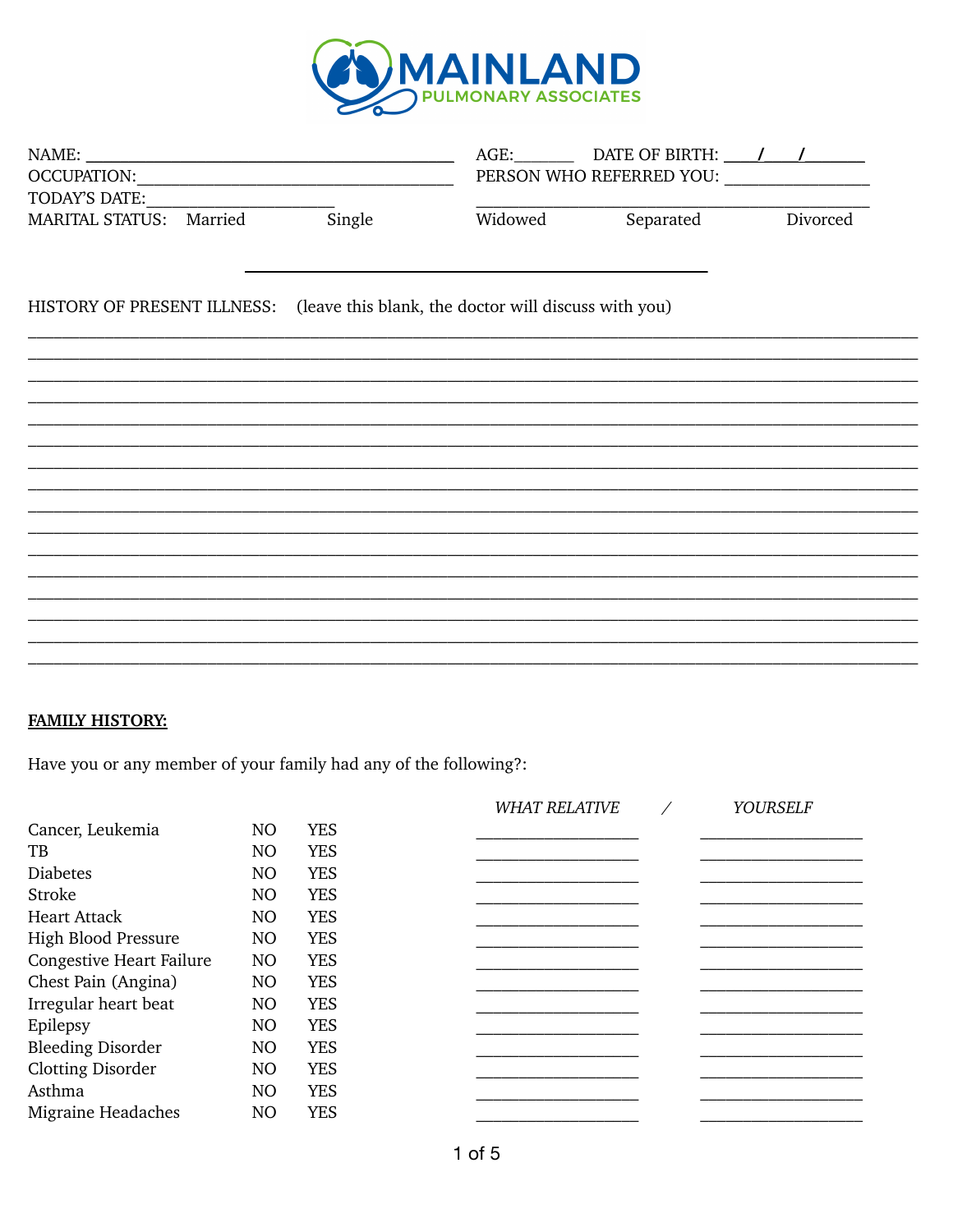|                               |                |            | <b>WHAT RELATIVE</b> | <b>YOURSELF</b> |
|-------------------------------|----------------|------------|----------------------|-----------------|
| Sleep Apnea                   | NO             | <b>YES</b> |                      |                 |
| Emphysema                     | NO             | <b>YES</b> |                      |                 |
| Stomach or Duodenal Ulcer     | N <sub>O</sub> | <b>YES</b> |                      |                 |
| Kidney Disease                | NO             | <b>YES</b> |                      |                 |
| Sickle Cell Anemia            | NO             | <b>YES</b> |                      |                 |
| Anemia                        | NO             | <b>YES</b> |                      |                 |
| <b>Mental Illness</b>         | NO             | <b>YES</b> |                      |                 |
| Suicide                       | NO             | <b>YES</b> |                      |                 |
| <b>Other Serious Diseases</b> | NO             | <b>YES</b> |                      |                 |
| Seizure (Epilepsy)            | NO             | <b>YES</b> |                      |                 |
| HIV/AIDS Autoimmune           | N <sub>O</sub> | <b>YES</b> |                      |                 |
|                               |                |            |                      |                 |

|                 | Age If Living | Age Died | <b>Cause of Death</b> |
|-----------------|---------------|----------|-----------------------|
| Father          |               |          |                       |
| Mother          |               |          |                       |
| <b>Brothers</b> |               |          |                       |
|                 |               |          |                       |
|                 |               |          |                       |
| Sisters         |               |          |                       |
|                 |               |          |                       |
|                 |               |          |                       |
| Children        |               |          |                       |
|                 |               |          |                       |
|                 |               |          |                       |
|                 |               |          |                       |
|                 |               |          |                       |

#### PERSONAL HISTORY:

| Do you drink alcohol?<br>How much alcohol do you drink on the average?<br>Are you on a special diet? YES / NO |            | <b>NO</b><br><b>YES</b> | per day<br>What diet? | per week |          |
|---------------------------------------------------------------------------------------------------------------|------------|-------------------------|-----------------------|----------|----------|
| Have you recently gained or lost weight? Gained:                                                              |            |                         |                       | Lost:    | Neither: |
| ALLERGIES:<br>Are you allergic to any oof the following?                                                      |            |                         |                       |          |          |
| Penicillin                                                                                                    | <b>YES</b> | NO                      | Reactions:            |          |          |
| Sulfa                                                                                                         | <b>YES</b> | NO                      | Reactions:            |          |          |
| <b>Bactrim</b>                                                                                                | <b>YES</b> | NO                      | Reactions:            |          |          |
|                                                                                                               |            |                         | 0.65                  |          |          |

**\_\_\_\_\_\_\_\_\_\_\_\_\_\_\_\_\_\_\_\_\_\_\_\_\_\_\_\_\_\_\_\_\_\_\_\_\_\_\_\_\_\_\_\_\_\_\_\_\_\_\_\_\_\_\_\_\_\_\_\_\_\_**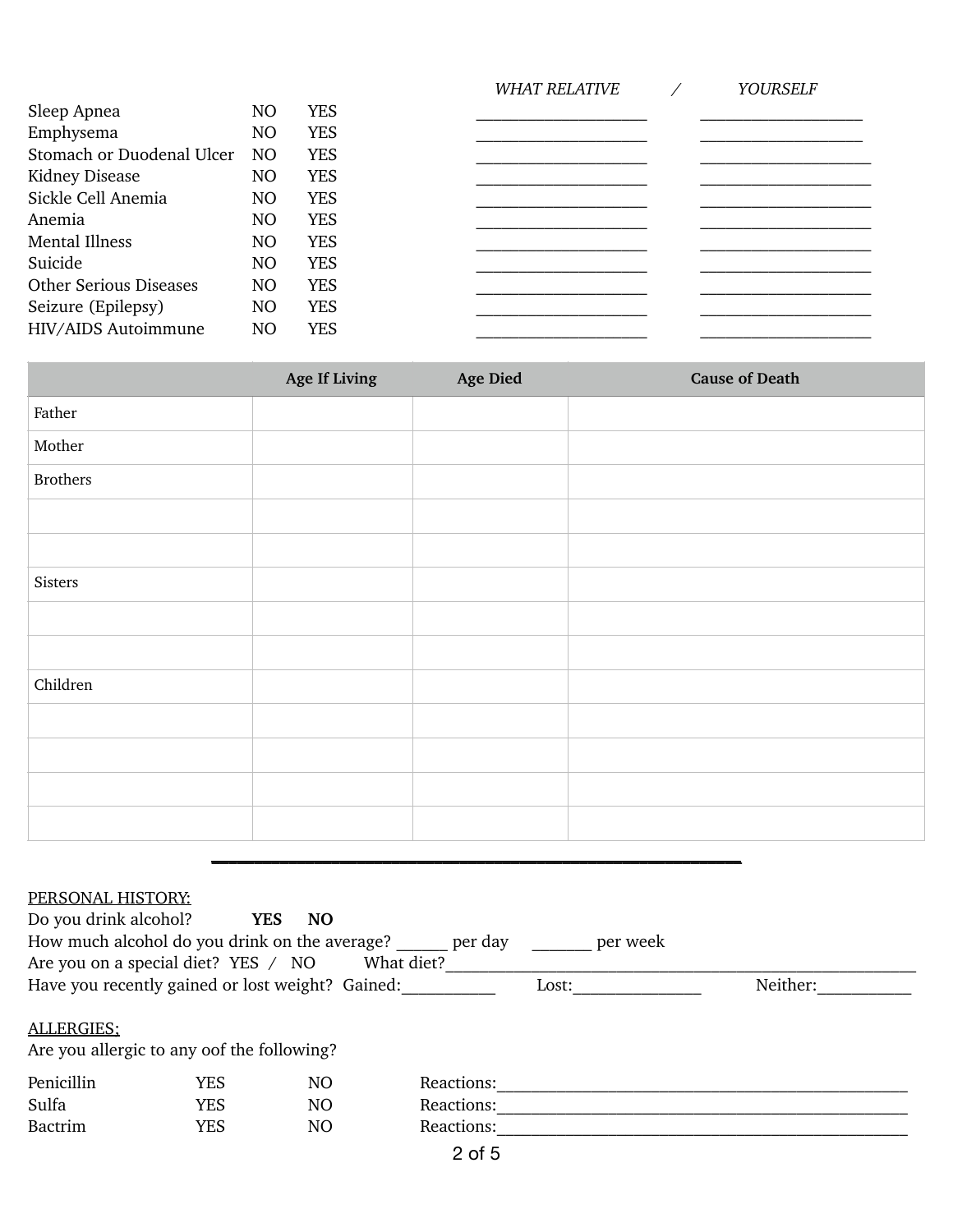List other allergies to medications or food:<br>
<u>
</u>

### **MEDICATIONS:**

List all medications currently taking:

| NAME:                                                                                     | STRENGTH: | <b>HOW OFTEN:</b> |
|-------------------------------------------------------------------------------------------|-----------|-------------------|
|                                                                                           |           |                   |
|                                                                                           |           |                   |
| the control of the control of the control of the control of the control of the control of |           |                   |
|                                                                                           |           |                   |
|                                                                                           |           |                   |
|                                                                                           |           |                   |
|                                                                                           |           |                   |

#### SURGERIES/OPERATIONS:

## Have you had any of the following operations?

|                        | NO | <b>YES</b> | <b>DATE</b> | <b>TYPE OF SURGERY</b> |
|------------------------|----|------------|-------------|------------------------|
| Appendix               |    |            |             |                        |
| <b>Breast</b>          |    |            |             |                        |
| Colon                  |    |            |             |                        |
| Gallbladder            |    |            |             |                        |
| Hernia (rupture)       |    |            |             |                        |
| Hemorrhoids            |    |            |             |                        |
| Kidney                 |    |            |             |                        |
| Ovaries                |    |            |             |                        |
| Prostate               |    |            |             |                        |
| Small Intestine        |    |            |             |                        |
| Stomach                |    |            |             |                        |
| Thyroid                |    |            |             |                        |
| Tonsils                |    |            |             |                        |
| Other surgery          |    |            |             |                        |
| Other hospitalizations |    |            |             |                        |
|                        |    |            |             |                        |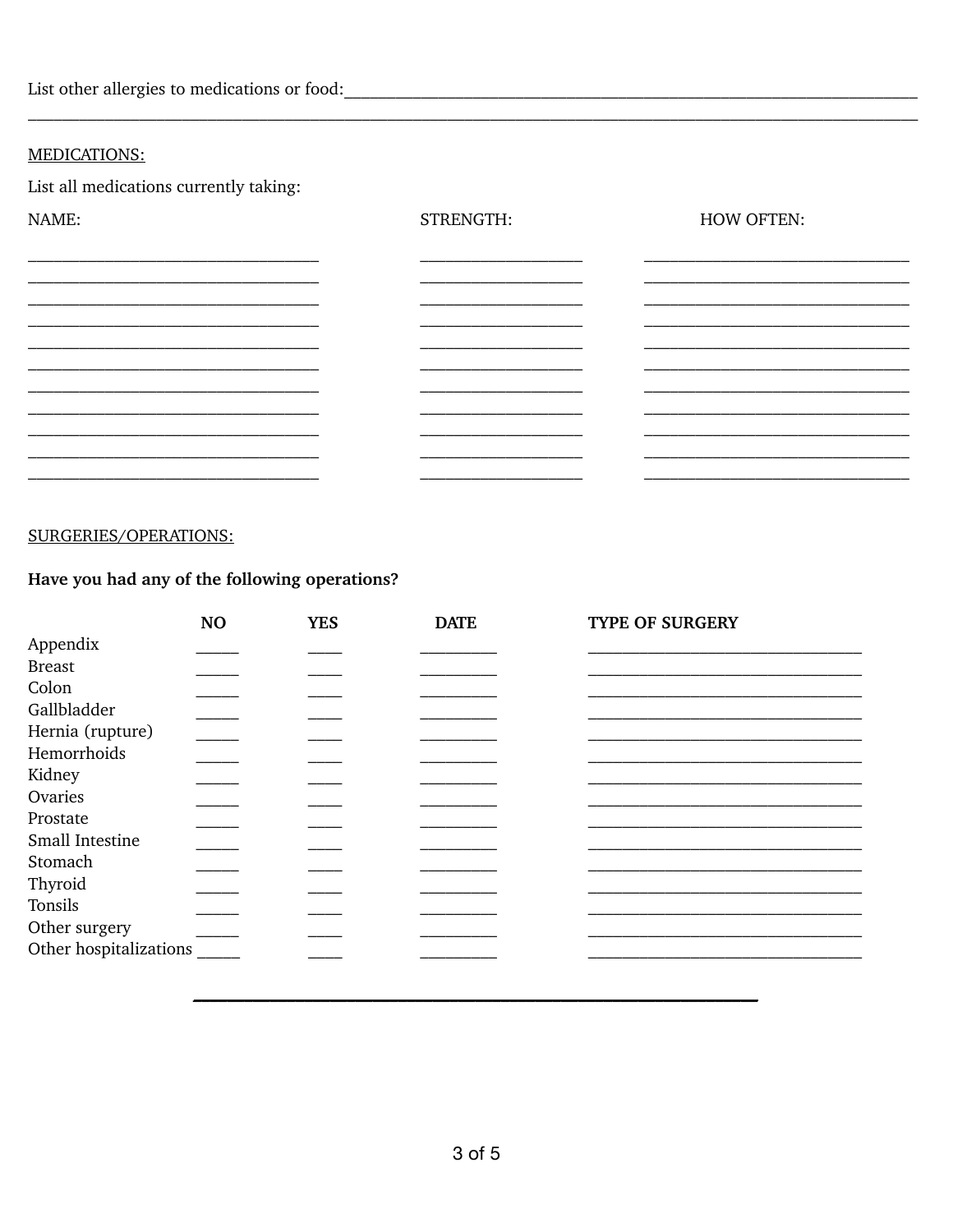## SYSTEMS REVIEW:

# **Do you have any of the following complaints?**

| <b>GENERAL</b>        | <b>NO</b> | <b>YES</b> | N/A | <b>KIDNEY</b>                                    | NO | <b>YES</b> | N/A |
|-----------------------|-----------|------------|-----|--------------------------------------------------|----|------------|-----|
| Fever                 |           |            |     | Kidney stones                                    |    |            |     |
| General weakness      |           |            |     | Blood in urine                                   |    |            |     |
| Memory loss           |           |            |     | Pain or burning while urinating                  |    |            |     |
| Easy bruising         |           |            |     | Difficulty passing urine                         |    |            |     |
| <b>Diabetes</b>       |           |            |     | Getting up at night to urinate                   |    |            |     |
|                       |           |            |     | Other                                            |    |            |     |
| <b>HEAD</b>           |           |            |     |                                                  |    |            |     |
| Trouble with vision   |           |            |     | <b>WOMEN</b>                                     |    |            |     |
| Trouble with ears     |           |            |     | <b>Breast lump</b>                               |    |            |     |
| Sinus problems        |           |            |     | Discharge from nipple                            |    |            |     |
| Persistent hoarseness |           |            |     | Vaginal discharge                                |    |            |     |
| Severe Headaches      |           |            |     | Vaginal bleeding or spotting (not w/<br>periods) |    |            |     |
| Other                 |           |            |     | <b>Hot Flashes</b>                               |    |            |     |
|                       |           |            |     | Possibly pregnant                                |    |            |     |
| <b>SKIN</b>           |           |            |     | Other                                            |    |            |     |
| Changing mole         |           |            |     |                                                  |    |            |     |
| Rash                  |           |            |     | <b>MEN</b>                                       |    |            |     |
| Other                 |           |            |     | Prostate trouble                                 |    |            |     |
|                       |           |            |     | Discharge from penis                             |    |            |     |
| ${\bf NECK}$          |           |            |     | Sore on penis                                    |    |            |     |
| Swelling              |           |            |     | Lump in Testicles                                |    |            |     |
| Lumps                 |           |            |     | Difficulty having erections                      |    |            |     |
| Stiffness             |           |            |     | Other                                            |    |            |     |
| Pain                  |           |            |     |                                                  |    |            |     |
| Other                 |           |            |     |                                                  |    |            |     |